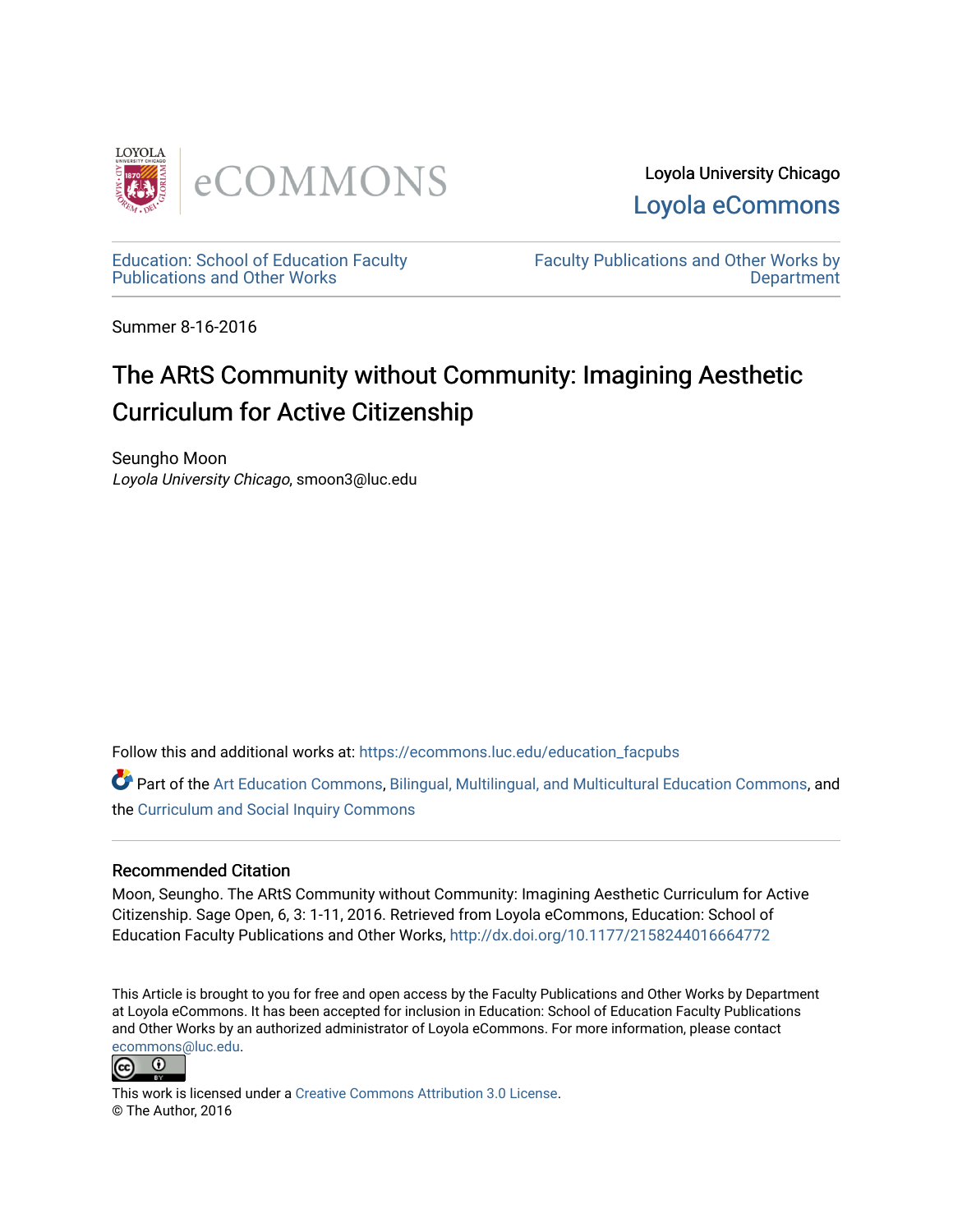# **The ARtS Community Without Community: Imagining Aesthetic Curriculum for Active Citizenship**

SAGE Open July-September 2016: 1–11 © The Author(s) 2016 DOI: 10.1177/2158244016664772 sgo.sagepub.com



## Seungho Moon<sup>1</sup>

## **Abstract**

This article is about teaching art-based inquiry and equity pedagogy. The author introduces an aesthetic-inspired afterschool curriculum in the urban context in the United States and theorizes the meaning of active citizenship and community. Conceptually framed by "community without community," this article explicates the ways in which the ARtS children (Aesthetic, Reflexive thoughts, & Sharing) investigated the meanings of community through dance, poetry, and clay art. The author imagines and theorizes community that goes beyond emphasizing solidarity and a collective "we"-ness in the pursuit of social transformation. Rather, the author argues that "community without community" could be an important framework to revisit children's exploration of community, self-other, and active citizenship. The ARtS initiative opens up the possibility of valuing diverse epistemologies and calls for releasing the imagination for a different community. Most notably, the notion of community without community leaves open the possibility of reconceptualizing existing community and its vision for creating new communities always open to possibilities.

#### **Keywords**

art-based curriculum inquiry, active citizenship, community

Community is being together and opening to spaces. Students like the ideas of openings if they look beyond the closed space.

—Maxine Greene, personal communication, March 2013

It was Day 2 of the dance activity. The ARtS (Aesthetic, Reflexive thoughts, & Sharing) initiative team, comprised of teaching artists, teachers, and university faculty, asked children to articulate the ways in which group dancing was related to our ongoing discussion on active citizenship. During the poetry, clay art, and dance activities so far, children have imagined and conceptualized the meaning of "open" community with the same eagerness Greene highlights in the above excerpt, stressing the importance of creating possibilities outside of a typical closed, exclusive community. Although children seemed to be exhausted after practicing gestures, they soon enthusiastically participated in dance activities that were meant to represent who they are and their concepts of active citizenship and community. Children made connections between group dances and active citizenship by underscoring their open, inclusive components—that is, looking at community in a different way by challenging any closed understanding of it (Greene, 1995). For example, Daniella said, "Group dancing is related to active citizenship because everyone is working as a group in a community. If we mess up, then somebody might correct you nicely." Isabelle responded to Daniella's elaboration about active citizenship by employing the metaphor of a street dance to express her own conception of the term. Isabelle mentioned, "Group dancing is active citizenship . . . you are like being active when you are dancing and maybe if there is a street dance, the whole street is hosting a dance, then you could join in." Isabelle's metaphor of group dancing as active citizenship was creative and engaging. She hoped that anyone could join in the community as an active citizen regardless of his or her cultural background. Isabelle's metaphor of community as "a street dance" opened up space for participation in the community's urgent issues without remaining within already-restricted borders or being aware of existing limitations.

#### **Corresponding Author:**

Seungho Moon, Lewis Towers, 11th floor, 820 N. Michigan Ave., Chicago, IL 60611, USA. Email: [smoon.tc@gmail.com](mailto:smoon.tc@gmail.com)

Creative Commons CC-BY: This article is distributed under the terms of the Creative Commons Attribution 3.0 License  $\odot$ (cc) (http://www.creativecommons.org/licenses/by/3.0/) which permits any use, reproduction and distribution of the work without further permission provided the original work is attributed as specified on the SAGE and Open Access pages<br>(bownloaded from by guest on August 16, 2016) (https://us.sagepub.com/en-us/nam/open-access-at-sage).

Loyola University Chicago, IL, USA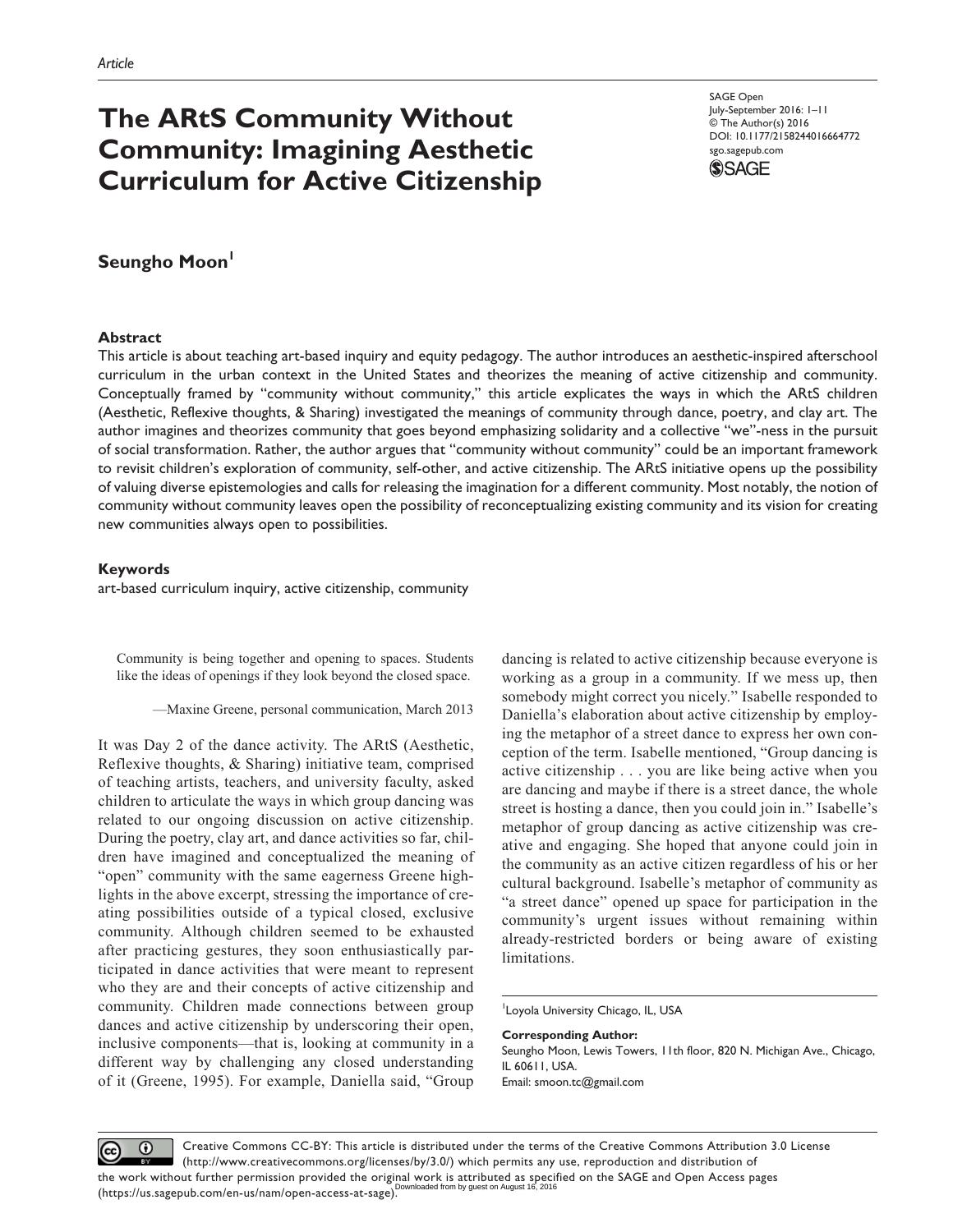# **"Community" and Active Citizenship: Where Our Conversation Begins**

This article focuses on teaching art-based inquiry and equity pedagogy. The ARtS initiative is an aesthetic-infused afterschool curriculum that goes beyond increasing artistic skills to foster student sharing of individual lived experience in the community. Pedagogically, the ARtS initiative team intended to promote children's imagination and to allow them to see the world in new ways. This openness toward possibility is a means to release the social imagination, conceivable only if children are open to new ideas and are willing to revisit and share their existing values (Greene, 1995). The team of teaching artists, classroom teachers, and professors creatively imparted the difficult concept of active citizenship to children through the use of vivid metaphors, personal experience in making clay art, and bodily movement in small and large group activities during a 9-week afterschool program.

In imagining different versions of community, I apply the notion of "community without community" (Derrida, 1997; Nancy, 1991) in revisiting the ARtS children's exploration of community, self-other, and active citizenship. The overarching question is, what possibilities exist in the field of multiculturalism when I, as a researcher, apply poststructuralist theories while analyzing children's experiences during the ARtS initiative? Mainstream multicultural education practices favor a universalized, collective voice that ironically excludes other important voices within the group. I deconstruct the meanings of community and solidarity by reflecting on salient learning moments. I explore the possibility of imagining community that moves beyond emphasizing solidarity and a collective "we"-ness in the pursuit of social transformation.

## **Conceptual Framework: Community Without Community**

The ARtS initiative aims to support the existing school communities' efforts to establish a much healthier community. I conceptualize a community without community as one that underscores the importance of imagining the multiplicities of communities that cannot be universalized by existing cultural norms, or by predetermined notions of cultural sameness and difference (Derrida, 1997, Nancy, 1991). My theorization of "community without community" stems from Derrida's (1997) elaboration of proleptic eschatology—that is, challenging a linear, chronicle understanding of the past, present, and future and anticipating its integral relationship among these three parts of time in order to create a space with eternally open-ended possibilities. In his book *The Politics of Friendship*, Jacques Derrida calls for a "community without community of thinkers to come" (p. 62). He develops this idea of community without community with an analogy of friendship politics. Conventionally, "good" friendship derives from a certain form of intimacy among

friends; these friends supporting each other because of their established genuine intimacy. Derrida, on the other hand, argues that actual and genuine intimacy of friendship is intangible, and the singularities between two friends are permutated without predictable, stable anticipation. The notion of "good" friendship is deferred in that relationship and is not predetermined before these interactions have happened. According to Derrida, friendship (or enmity) operates interdependently and "letting the other come" for friendship is *perhaps* possible "only if the other precedes and informs me—only if the other is the condition of my immanence" (p. 42). The predetermined understanding of friends (or enmities) becomes dangerously unstable in that good friendship does not operate by encouraging a typical understanding of a *true friendship*. Derrida paradoxically articulates that "the friends of truth are not in the truth" (p. 43). He continues, it is not true friendship if friends are "installed there as in the padlocked security of a dogma and the stable reliability of an opinion" (p. 43). Due to its danger of establishing "true" friendship with a dogma or stable prediction, the apex of "good friendship" is never reached, nor can its definition be confined within a monolithic, universal meaning. Rather, the meaning of "friendship" is always deliberately withheld and delayed because actual interactions between friends, operating within a very particular sociocultural context, influence the very construction of such unpredictable meanings.

Furthermore, in the articulation of "to-come," Derrida explicates the notion of community yet to come [*à venir*]. In different writings, Derrida (2005) uses the term of "yet to come," such as "democracy yet to come" (p. 62). This proleptic component of hope resides in his expression of democracy as never existing as its current existing form; rather, democracy always remains *aporias* in its structure—*aporias* of uncertainty and mismatches between language and its meaning. In other words, the democracy we experience is not yet democracy at all because it exists as a futuristic "future" hope relating from desire in the present. No fixed meaning is possible due to democracy's apophatic characteristics. Similar to the elaboration on democracy yet to come, Derrida imagines the ontological meaning of community without closing its "is-ness" within a fixed format. Thus, community without community imagines a community *yet to come* without normalizing it within the existing community (Derrida, 1997). As democracy exists only by differing its meaning from a universalized definition of it, so does community in a structure that community itself is kept open "to the yet to come" (Rebentisch, 2005, p. 929).

Indeed, community without community is paradoxical and confusing. How can a community exist if it does not presume its essential existence? In what ways does a community possibly exist, if any, when ontological negativism precludes the being of community? Despite this ontological paradox, I elaborate upon this concept as a means to examine "open" spaces for creating community with unimagined possibilities. I interpret taken-for-granted-ness about community and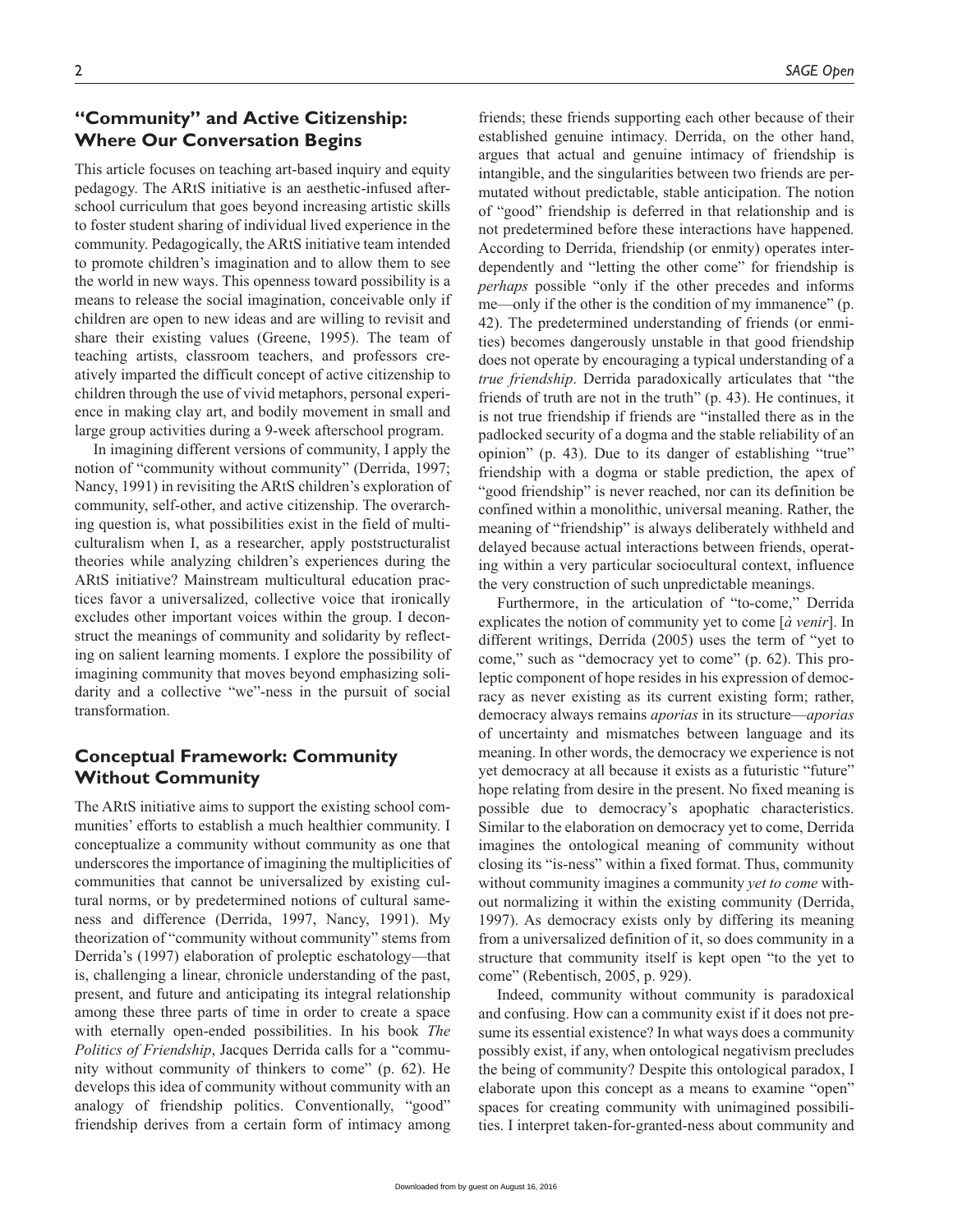| Pseudonyms  | <b>Backgrounds</b>                                                          | Roles                                                                                                               |
|-------------|-----------------------------------------------------------------------------|---------------------------------------------------------------------------------------------------------------------|
| Ms. Angie   | Professional dancer<br>Registered teaching artist (White female)            | Teaching basic dance skills and facilitating children's discussion<br>during the dance activities                   |
| Ms. Foster  | Professional actress<br>Public school teacher (Latina)                      | Teaching poetry and performance<br>Facilitating discussion during the activities                                    |
| Ms. Chris   | Professional poet<br>Public school teacher (African American female)        | Teaching poetry and performance<br>Facilitating discussion during the activities                                    |
| Ms. Terry   | Professional potter<br>Registered teaching artist<br>Gallery owner (Latina) | Teaching clay art and facilitating children's discussion during the<br>pottery activities                           |
| Ms. Betty   | Professional visual artist<br>Public school teacher (White female)          | Facilitating discussion throughout the program. Coteaching<br>dance, clay art, and poetry with the teaching artists |
| Ms. Peggy   | Professional musician<br>Public school teacher (White female)               | Facilitating discussion throughout the program. Coteaching<br>dance, clay art, and poetry with the teaching artists |
| Dr. Letters | Professor (Asian male)                                                      | Director of the ARtS Initiative<br>Coteaching dance, clay art, and poetry with the teaching artists<br>and teachers |

**Table 1.** Cultural Backgrounds of Teaching Artists, Teachers, and Professors.

citizens' roles in the community while reflecting on the ARtS activities. What are the epistemology and practical implications of community without community in current multicultural discourses? This question originates from ontological concerns about current practice in mainstream multiculturalism drawn from establishing collective solidarity and normalizing identity within the predetermined community. A cultural group cohesively advocates for its political rights, yet it ostracizes the "other" within the group that does not follow a set of existing social norms. Butler (1999), for example, argues that a universalized concept of "women" excludes women of color, the lesbian, gay, bisexual, transgender, and questioning (LGBTQ) community, and those experiencing ability issues. In this article, I offer two salient learning moments that emerged throughout my data analysis in articulating counternarratives about community. Drawing from children's activities, I theorize the meanings of community without community that emerged from the ARtS initiative and outline the resultant implications promoting the positive advancement of multicultural education discourses.

## **Methodology**

This current article is part of a larger, funded project to examine children's understanding of active citizenship and community through the use of art. The ARtS initiative supports existing learning communities that place an emphasis on artbased inquiry and the aesthetic experience through an afterschool curriculum. In 2013-2014, 40 fourth to sixth graders living in underrepresented communities in the United States participated in poetry, dance, and clay art classes. In 2014- 2015, 20 fourth to sixth graders continued their participation in this initiative. We implemented the same program in three instances over the 2 years. Painting was substituted for the dance component during the second year of implementation.

The participants in this initiative were from two elementary schools: 100% of the school population from Freedom Elementary School received reduced/free lunch rates and 84% of the school population were students of color; 98% of the school population from Independent Elementary School received free/reduced lunch rates and 52% of the school population were students of color. University professors, teachers from urban schools, and local artists collaborated to design an innovative afterschool curriculum that explored active citizenship and children's participation in a community. Table 1 indicates cultural backgrounds and major roles of teaching artists, teachers, and professors during the ARtS initiative.

The ARtS initiative was a 9-week afterschool program composed of biweekly sessions (3:30-4:30 p.m. on Tuesday and Thursday). Each art genre was covered during a 3-week period. A total of 18 sessions were provided for children, and the program concluded with a gallery night to display children's artwork and to celebrate their achievement with the community members. In addition, clay artists, poets, painters, and a dancer participated in 6-hr professional development for the ARtS initiatives and collaboratively developed a curriculum with the support of classroom teachers and university professors.

## *Data Sources and Analysis*

The implementation of the ARtS initiative was completed in June 2015. The project team transcribed the whole class discussion during the 2013-2014 academic year. The amount of transcripts for poetry, clay art, and dance classes comprised 156, 130, and 93 pages, respectively. All teaching artists participated in a 1-hr interview during the program in order to reflect on their teaching and children's engagement with the project. As a project director, I developed and conducted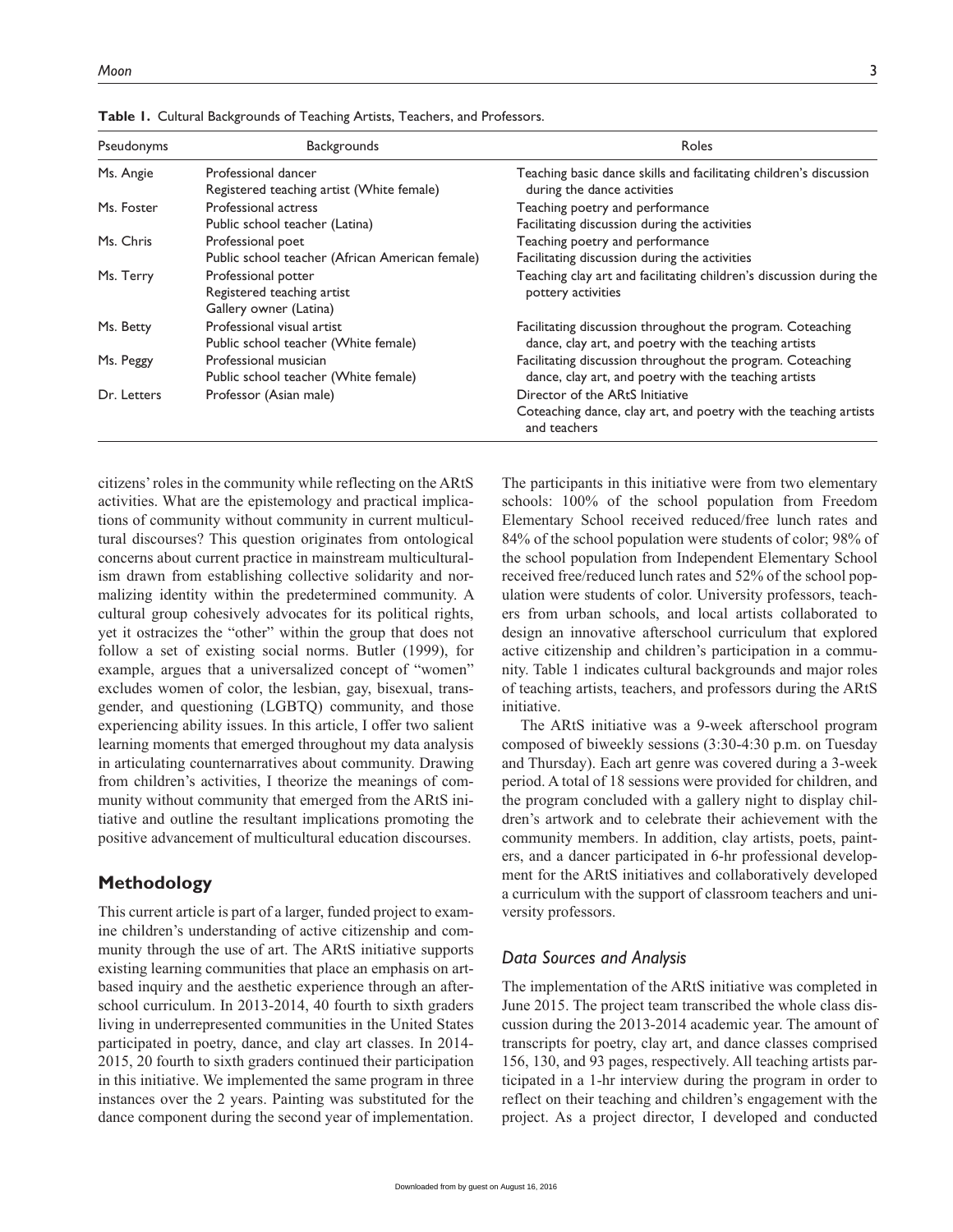these semistructured interviews. They were audio-taped and fully transcribed (60 pages). We also videotaped the gallery night event in April 2014, an activity that ran for approximately 2.5 hr. The data sources included the class discussions, student artifacts, semistructured teacher and artist interviews, and videos from the gallery night and class activities.

Highly influenced by poststructuralist theories, I generally do not follow a linear approach to analyze qualitative data: generating themes, testing emerging hypothesis, searching for alternative explanations, and then writing a report (Marshall & Rossman, 2006). Informed by Wolcott's (2008) qualitative research analytic tools, I instead describe, analyze, and interpret research participants' discussions, artifacts, and interview data. With this project, I first analyzed the written and visual texts that contained the children's experiences during the ARtS initiative. Reviewing children's lived experience formed the core of this analysis. The frames of investigation included examining children's experiences when the activities focused on the notions of community and active citizenship. I inquired about the nature of the meanings created and interpreted by children during the activities.

In addition to noting Wolcott's guidance for the data analysis, I partially adopted research strategies developed by Corbin and Strauss (2015). I categorized the data, applying coding procedures in order to examine salient themes regarding children's understanding of active citizenship and community (Corbin & Strauss, 2015). The children's artifacts represented the major portion of the analysis, which focused on their interpretation of these important concepts. Rather than reference coherent emerging themes to describe what happened in these children's conceptualization of active citizenship and community, I examined the ways in which data sources are discursively generated within a specific sociopolitical, economic, and historical context, especially during this afterschool program (Foucault, 1978). I investigated how power operated, both in data representation and my interpretation about data. This approach pushed the boundaries of not only "what is included" but also "what is *not* included" in children's and educators' narratives. Furthermore, I asked myself in what ways were the ARtS children required to represent their learning and artifacts as part of their afterschool program. Some children were adept at "pleasing" educators by sharing knowledge that the educators expected to hear, including positive elements focused on community and personal actions that would change a community. Pitt and Britzman (2003) write, "[w]hile a narrative is made from a specific context, the affective force of what precisely is represented in narrative may derive from other scenes and from unresolved psychical conflicts" (p. 759). By accepting Pitt and Britzman's methodological concerns, I acknowledged the possibility of psychological conflicts that the ARtS children might experience throughout the afterschool program and data analysis.

During the data analysis, I coded initial concepts that the children used to share their ideas about active citizenship and community. Coding (Corbin & Strauss, 2015) and "thematic analysis" (Riessmann, 2008) of brief, bound segments of children's artifacts, discussion notes, and interview data were sources necessary to review data and to organize familiar unfamiliar data. Delineated concepts encompassed (a) children's notions of active citizenship, (b) understanding of community, (c) urgent issues in the community, and (d) actions that children take. Table 2 shows major themes generated through data analysis.

Among these four major themes of (a) children's metaphors of active citizenship and community, (b) understanding of community, (c) urgent issues in the community, and (d) actions that children take, this article mainly focuses on the second theme, "understanding of community." This theme demonstrates the complexity of community discussed by children and educators. I selected the stories and examples narrating the issue of "community" from multiple perspectives. Grounded in the narratives, I include more discussion of the theory, outcomes, and my reflections on the children's lived experiences in their own communities and actual class discussions about the issue of community. During the data analysis process, I recognized my subjectivity embedded in categorizing salient themes. I challenged myself during the data analysis in order to rethink any foregone conclusions about the "proper" or "romantic" way of understanding community and teaching this concept to children. I narrated children's engagement and/or disengagement with community, anchored in the conceptual framework of community without community. Thus, I analyzed and represented two vignettes of rethinking community highlighted during the ARtS activities: (a) community of interrelationality and (b) multiplicities of community.

Two vignettes represent the ways in which children dismantle preexisting notions of citizenship and active citizenship, drawing from creative ideas and their own understanding of community. Many potentially meaningful discourses were also generated during the project regarding leadership, loss and mourning, and collaboration with the community. Paralleled with class engagement in the process of data analysis, I focused on two vignettes which provided circumstances that aided both the production and the interpretation of ethnographic and narrative data (Riessmann, 2008). All the names appearing in this article are pseudonyms, and I also collected informed consents from children's parents/ guardians and from all adults. Overall, by examining children's very specific learning moments to imagine different approaches to community, this article examines the ways in which children develop their views on active citizenship and community. In the next section, I describe and analyze two salient teaching-learning moments during which children were active in learning and demonstrated their concepts of active citizenship and community.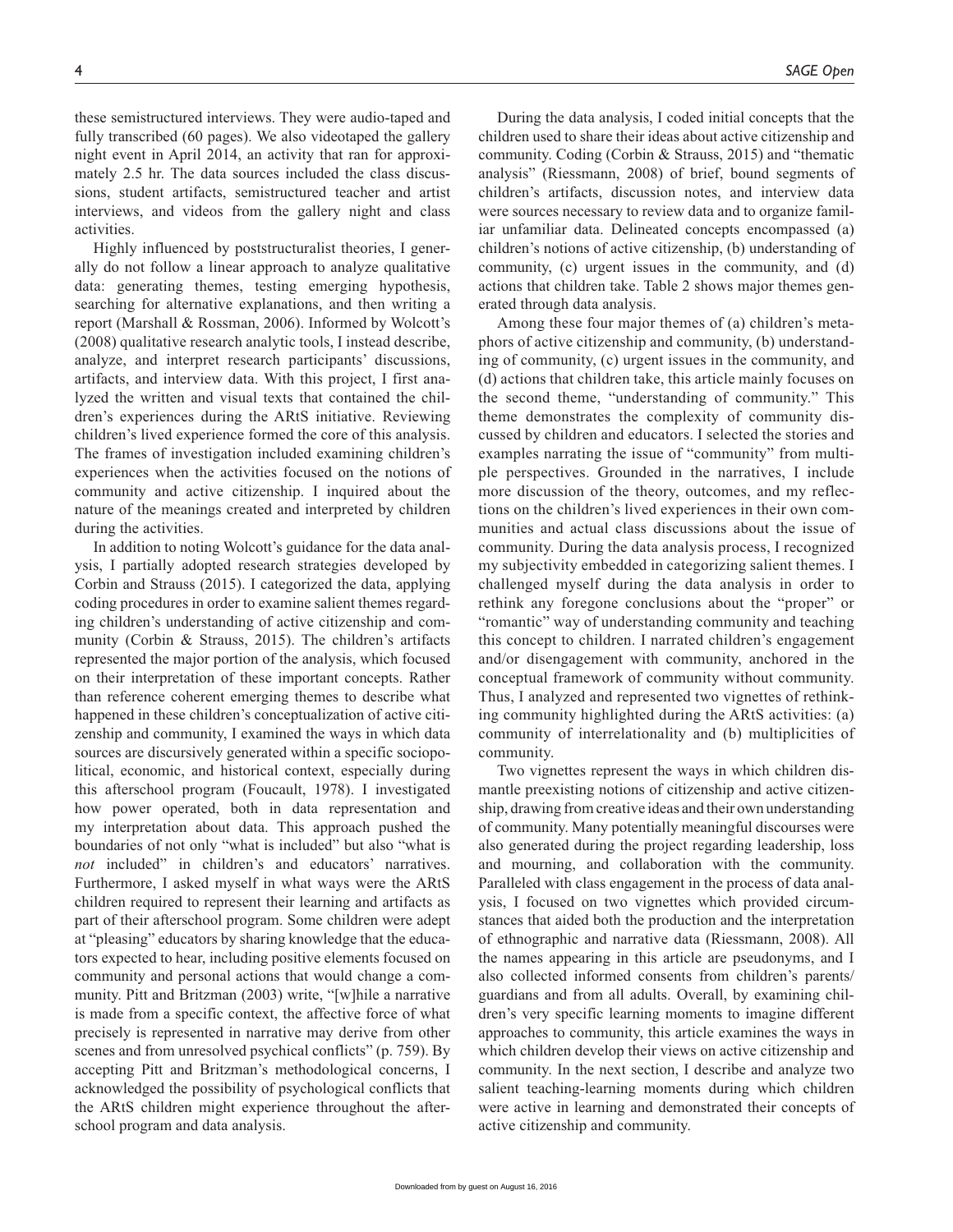| Major themes                                  | Codes                                                                                                                                                                                                                                  | Examples                                                                                                                                                                                                                                                                                                                                                                                                                                                                                                                                                                                                       |
|-----------------------------------------------|----------------------------------------------------------------------------------------------------------------------------------------------------------------------------------------------------------------------------------------|----------------------------------------------------------------------------------------------------------------------------------------------------------------------------------------------------------------------------------------------------------------------------------------------------------------------------------------------------------------------------------------------------------------------------------------------------------------------------------------------------------------------------------------------------------------------------------------------------------------|
| Active citizenship and<br>community metaphors | Two people dance together; heart-to-<br>heart communication; a service dog; a<br>web; compassion; confidence; a flower;<br>a tree; mood rings; nutrition; a puzzle;<br>shout-out; solidarity; Summer School;<br>wind chimes; a rainbow | "There are different types of citizenship. New, giving, helping, and<br>kindness are examples of some types of communities. 'New'<br>could mean the creation or building. 'Giving' could mean to<br>donate money to help rebuild building. People put different<br>meanings of citizenship in a community" (fourth grader).<br>"Community is like a mood ring. There are broken mood rings<br>because there are people who have no money but the pink<br>mood ring can help if people love to show love to others. When<br>you are angry, you can help, calm them down and make them<br>happy" (fifth grader). |
| Understanding of<br>community                 | Safe environment; unsafe community;<br>leader's roles; autonomous roles                                                                                                                                                                | Ms. Foster (teacher): "For me community is a safe place where<br>you feel safe, where you can take risks, all of these other things<br>too, but in addition, like a place where you feel comfortable."<br>Angel (fifth grader): "What if your community is not safe?"                                                                                                                                                                                                                                                                                                                                          |
| Urgent issues in<br>community                 | Bullying issues; cyberbullying; lack of<br>police; gun violence; racial tensions at<br>school; the myth of meritocracy                                                                                                                 | "[The bully] was kind of racist like, 'You shouldn't be going to this<br>school any more. This is only for the White and Black' and<br>we [Hispanics] were like, 'We have this freedom, too. If you<br>have read history books, you should have known that Hispanics<br>have freedom, too. And the White people and the Black people<br>have the same freedom"' (fifth grader).                                                                                                                                                                                                                                |
| Actions for the<br>community                  | Requesting more police; supporting<br>friends, helping each other; celebrating<br>differences; openness to others;<br>standing up for yourself and others;<br>solving problems together; taking a risk                                 | "Sometimes when you're being an active citizen, you may be<br>standing up for something or helping in a way where it's the<br>minority, and not the majority Were there some good things<br>about being an active citizen? But then there can be some things<br>that might be a little bit scary or even seems challenging" (a<br>poet).                                                                                                                                                                                                                                                                       |

**Table 2.** Open and Axial Coding and Themes.

# **Vignettes of Rethinking Community 1: Community of Interrelationality**

The ARtS team discussed the importance of community leadership by introducing citizenship and civic engagement in a community. Dance activities played major roles in articulating leadership and community. Most discussions during the activity reiterated a conventional approach to leadership: that is, a leader has a vision and community members follow his or her guidance, although conventionally people highlight "shared" leadership for those decisions that involve distribution or allocation of resources. Unexpectedly, an interesting conversation emerged during the leader–follower activity and the subsequent shared reflection. The ARtS children and the team examined a complicated meaning of leader–follower during the activity. We challenged the leader–follower relationship as a predetermined concept when understanding different roles in a community. Below is a brief overview of the activity.

Angie, the dancer, grouped children in pairs and told them to decide who would lead movement. Then, the "leader" started gestures describing what leadership in a community would look like. The basic rule was to be quiet when each person initiated and the other person followed the gestures. After listening to this guidance, the two children in each group looked at each other and one child slowly initiated a gesture and the partner followed the movement. Each child took turns

to invent and follow the movements. After the activity, the children and teachers exchanged their reflections, an exercise that exposed the children to a different version of leadership– followership. Having indicated the leader and the follower in each group, Peggy, a classroom teacher, reported what children in her group shared concerning an outstanding insight about the leader–follower relationship. A child in her group discussed the notion that no leader existed in this activity.

- Ms. Angie: The leaders! Did you guys notice if you move too fast then the person who's following steps behind?
- Ms. Peggy: They told us there's no leader . . . It is hysterical because we learn together where we're going . . . It's actually a lot of fun where you stand and no one is leading. You do it as a group. You feel like you're connecting with the person standing in front of you.
- Ms. Angie: I see. Did you hear what Ms. Peggy said? When you really get to do this, and you're really doing it correctly, and the signal is so clear: There is no leader any more. You give up control to be part of a group . .
- . When it works really well, you can't tell who the leader is . . . because if the follower doesn't follow, the leader stops leading, and then the leader starts following the person.
- Eva: When I was doing this . . . I felt like I knew what she was going to do next . . . so I was like, following she was doing something next.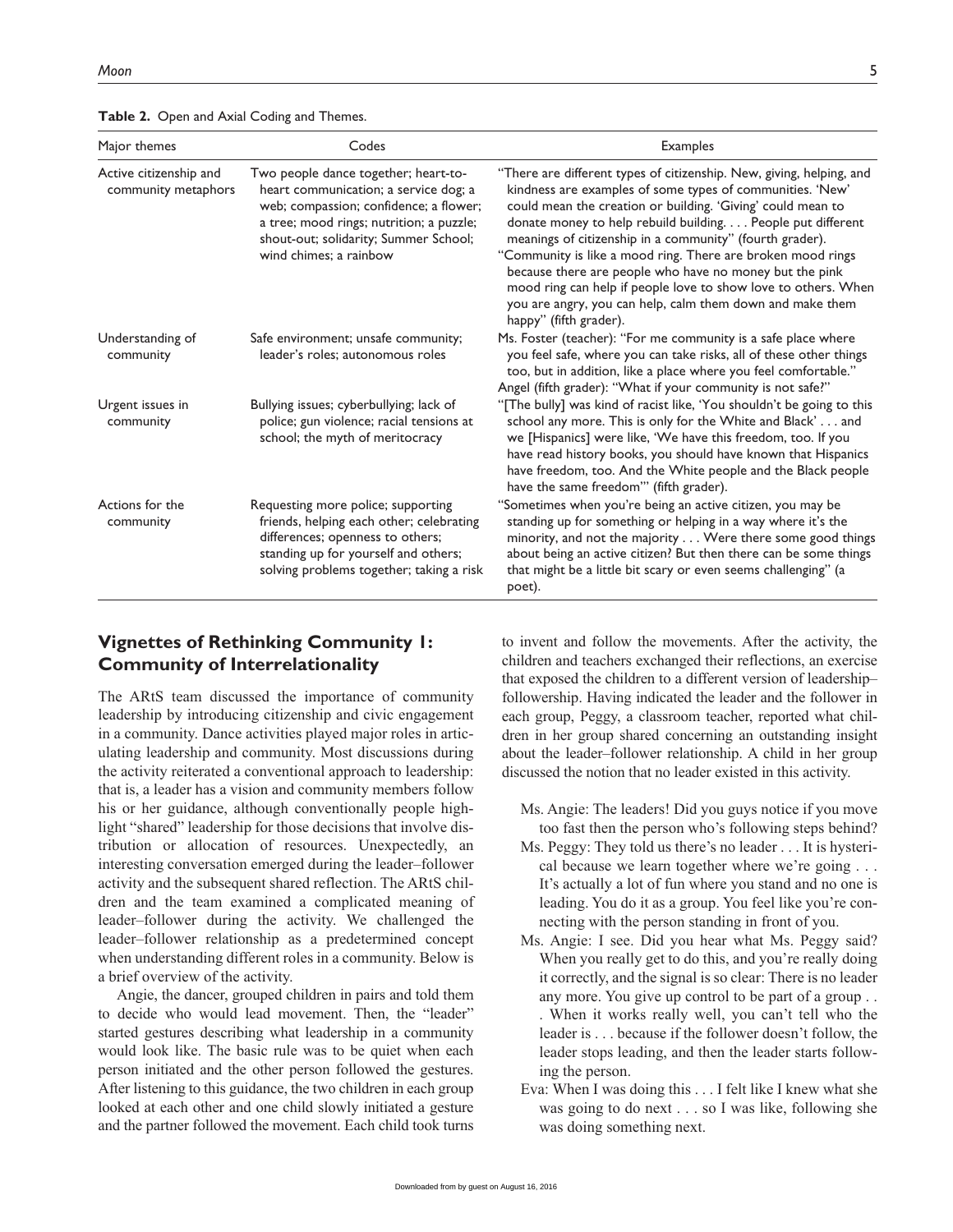The above conversation among the dancer, classroom teacher, and a student illustrates the blurred boundaries that exist between leader–follower while taking actions and following directions. While a space exists between these concepts, the division between leader and follower is conflated through taking actions and achieving close connectivity between the "two" parties. No leader exists without the follower, and vice versa. Even the border between leader and follower disappears when the leader does not have to *control* the others out of self-interest. This leader–follower movement provided the insight that the bifurcation or hierarchy of leader–follower is irrelevant when each person feels connected. No control is necessary when two supposedly different parties merge as one. As Angie indicated, this is the point when the leader stops leading, yet continues to collaborate with other people. Shared leadership goes beyond distributing different leadership roles in the community. Rather, the community members consider the importance of active collaboration without requiring control, guaranteeing that no vertical hierarchy exists in creating a supportive community.

## **Vignettes of Rethinking Community 2: Multiplicities of Community**

During the ARtS initiative, the team learned that it was of benefit to children to address the safety issues of living in a challenging community. Most of the class discussions focused on maintaining a safe community by illustrating the positive aspects of sustaining a caring, safe, and healthy community. The grand narrative during the activity seemed to support an equity-oriented, multicultural curriculum that encourages children to enhance their critical consciousness for addressing injustices and inequities in their community (Murray & Milner, 2015). Although I valued awakening children's consciousness toward social inequity and safety, I hoped to encourage children to think beyond a romanticized notion of community, such as simply "helping each other" or "keeping our community health." The poetry class provided students with a seminal moment in which to examine the space between safe and unsafe while acknowledging the violence and danger existing within their own community. Children were realistic about violence and safety issues in their community, and the team used this aesthetic-inspired afterschool curriculum to discuss these issues within a safe, supportive environment.

During the poetry activities, the ARtS team maximized the brainstorming process by having children imagine multiple metaphors for representing active citizenship. Children wrote poetry and shared their ideas about community and active citizenship. They used magazines to imagine and visually express what active citizenship looks like in a collage format, before completing an individual poem for the gallery night. On Day 1 of the poetry activity, a poet invited children to share what images they visualized when

pondering the concept of community. The poetry teacher encouraged children to start from a notion of friendship as the beginning of the deeper conversation on community. A poet and classroom teacher, Chris, used the following example: "I usually think of friendship as two halves of a whole. So, sometimes I think about twins, or conjoining people . . . I just see friendship as being connected." Children designed their name tags by using the images of a heart, a tree, a dog, a puzzle, a rainbow, and other objects to display their notions of friendship.

Creating a name tag was an opening exercise in order to practice metaphors in representing community with the use of poetry. Children were asked to interpret their chosen image of friendship and specifically describe how it conceptualized their notions of community. Tim, for example, connected the image of a tree and its leaves with citizens, explaining that the leaves are like active members in a community. Another fourth grader, Keith, also used a tree metaphor to emphasize that friendship which lasts forever is reminiscent of an evergreen tree. After the name tag activity, the team asked the children to think about the core question: "What does community mean to me?" Below is a brief excerpt from the class discussion:

- Ms. Foster (a poetry teacher): What is the definition of community to you?
- Daniella: Like a bunch of people come together to make a big town . . .
- Isabelle: A community to me is like when people are working together and actually making something.
- Ms. Foster: Anybody else? For me community is a safe place where you feel safe, where you can take risks, all of these other things too, but in addition, like a place where you feel comfortable.

During the ARtS initiative, the team had time to share the idea of creating a much safer community in both schools and neighborhoods. While discussing the notion of community, educators have a tendency to imagine a *romantic* community that emphasizes collaboration and a supportive environment. However, the direction was shifted when Angel, a fifth grader, raised the issue of an "unsafe" environment in her neighborhood.

Angel: What if your community is not safe? Ms. Foster: What if your community is not safe . . . Dr. Letters (a professor): That is a great question. What if your community is not safe? Angel: I have experience, I got chased by pit bulls. Isabelle: Somebody shot a house. Ms. Foster: In your community? Isabelle: Yeah, it was my house, then another house, then it was the street lamp near the house. Ms. Foster: Some people shot at it? Isabelle: Yeah, it's pretty dangerous.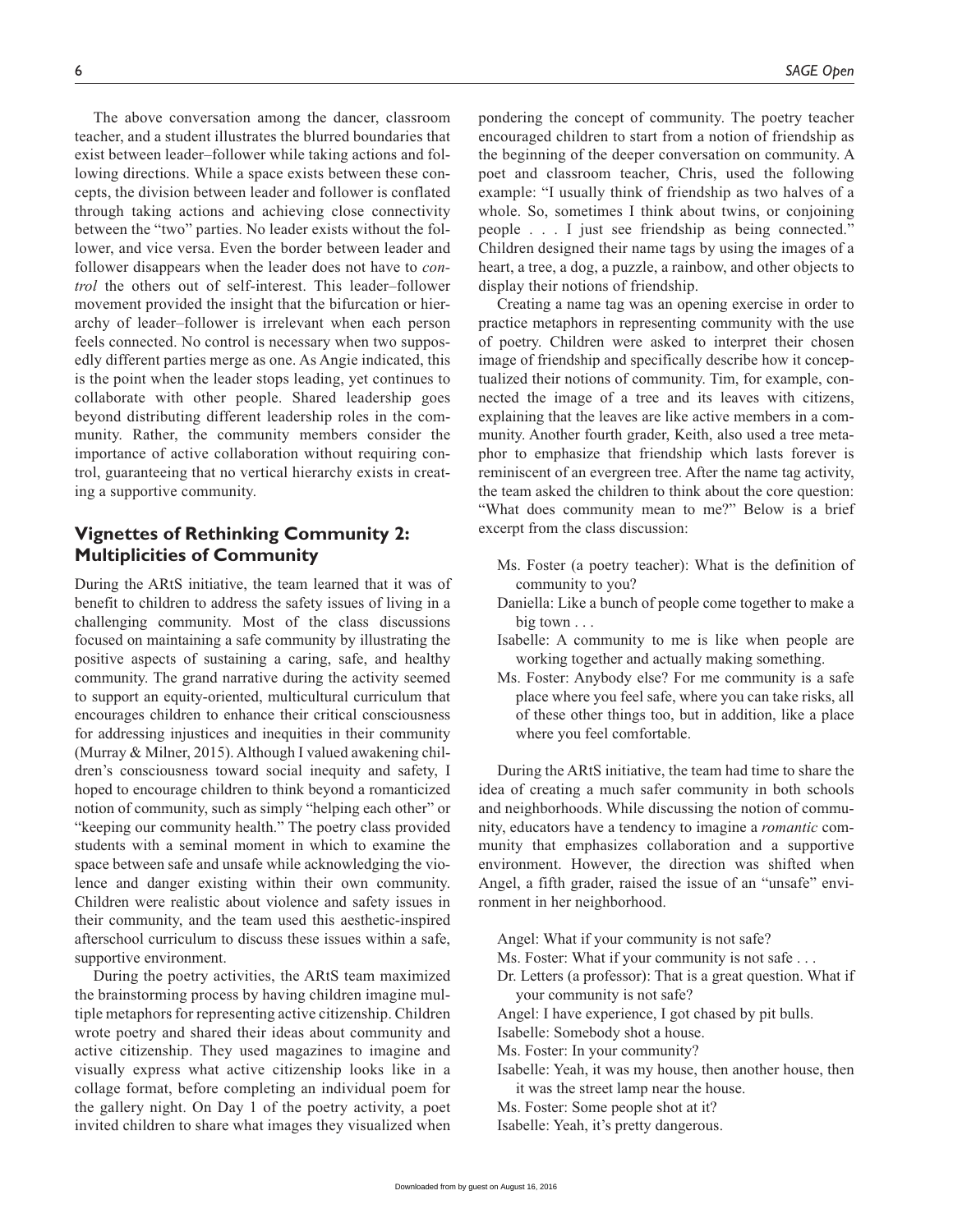- Dannie: And what else you could do is that if there was something dangerous like a fire, you could call the police or 911.
- Isabelle: And then you would help your community . . .
- Ms. Foster: So, there are lots of people that can help out in a community too when a community isn't necessarily safe, right?

The ARtS children delved into the multiple aspects of community through the various activities. Children raised their concerns about their own neighborhood's experience of violence, safety, and lack of police presence. Angel's real concern about the "unsafe" community made the conversation multifaceted and authentic. Her question "what if our community is not safe?" was supported by the poet and the professor, who shifted the class discussion to explore safety issues in the children's own communities.

As the poetry activities continued, the ARtS children shared their experiences of their school community, which included a cyberbullying issue. Included below is the transcript of the part of the class discussion when children described taking a risk in their community and its costs in order to sustain a healthy community:

- Joan: Like this year, there was a situation like cyber-bullying in our classroom. I was included like a suspect and three other people were suspects. It was like a cyberbullying on Facebook. Anthony [pseudonym] was cyberbullying about [racism] . . . He was going to be telling about us . . . , "You shouldn't be going to this school any more. This is only for the White and Black"... [Oh...] and we [Hispanics] were like, "We have this freedom, too. If you have read history books, you should have known that Hispanics have freedom, too. And the White people and the Black people have the same freedom."
- Dr. Letters: Everybody has the equal right, no matter what skin color you have.
- Beth: I can't stand, when people get judged, because they're White or they're Black, or like it doesn't really matter if you're White or Black. Sometimes kids get judged because they don't have a phone, or their parents don't have much money, or they don't have a Facebook [page] . . .
- Dr. Letters: I wonder what we can do, when so many bad things happen in our community.
- Daniella: Yeah, I was related to when people are cyberbullied. When someone gets bullied right in front of you, some people you just don't want to listen because you feel like bad about not wanting to leave anybody who is still getting bullied . . .

Addressing the bullying particularly cyberbullying is crucial in order to gauge children's experience in schools and the community. The poet, Foster, connects this issue with the discussion of active citizenship and our action plans for

creating a safe environment. When the idea of community becomes vague and idealistic, as in "a place where citizens feel comfortable," it is important to explore the subtle border between safe and unsafe, just as Angel did when she shared her daily experiences in her own community. Angel wanted to explore how her community is neither absolutely safe nor unsafe. Rather, the community is a space and place where Angel and other children endeavor every day to feel at ease. Similarly, as the above brief conversation indicates, cyberbullying becomes an urgent issue for children when such bullying is racially motivated in a racially and ethnically diverse community. Using media input and actual conversations in schools, children can politically and discursively construct their personal understandings of what it means to inhabit a liminal space that is both safe and unsafe.

Angel's curiosity, Joan's concern with cyberbullying, and the ARtS team's elaboration on the safety issue provided an opportunity to review the meaning of community without community. The poetry activity followed by sharing children's ideas became a launching pad for the children to challenge a normalized approach to safe–unsafe community, which has been particularly assigned to them by mainstream media using the term "urban" school to assuage fear of living within a city. The term of "urban school," thus, is normalized by applying a populational reasoning to associate "urban" with an unsafe and dangerous community (Popkewitz, 1998). The idea of community without community avoids such stereotypical understanding about community. For example, the ARtS team challenges the normalized understanding of "urban" community with the use of the safe–unsafe dichotomy. Multicultural educators encounter a plethora of issues when attempting to promote social justice and deal with safety issues in the community. While working on these social justice issues, I argue that they should challenge any normalized understanding of "urban" that reinforces negative stereotypical images about children living in an underresourced community. At the same time, educators should consider creating an emotionally, intellectually, and spiritually "safe" environment when articulating the notion of community and active citizenship within the community. Drawing from the notion of community without community, I argue for creating an in-between space of safety–unsafety that challenges a generalized understanding of an urban area as an "unsafe" place. In-between is the space where children actually imagine a different aspect of community, both overcoming a negative image about "urban" community and recognizing the multiplicity of community as an ongoing process of creating a healthier environment.

## **Community Without Community: Where Our Conversation Is to Come**

Reflecting on children's counternarratives, I further develop the notion of community without community. Rather than pursue the right answer, this community without community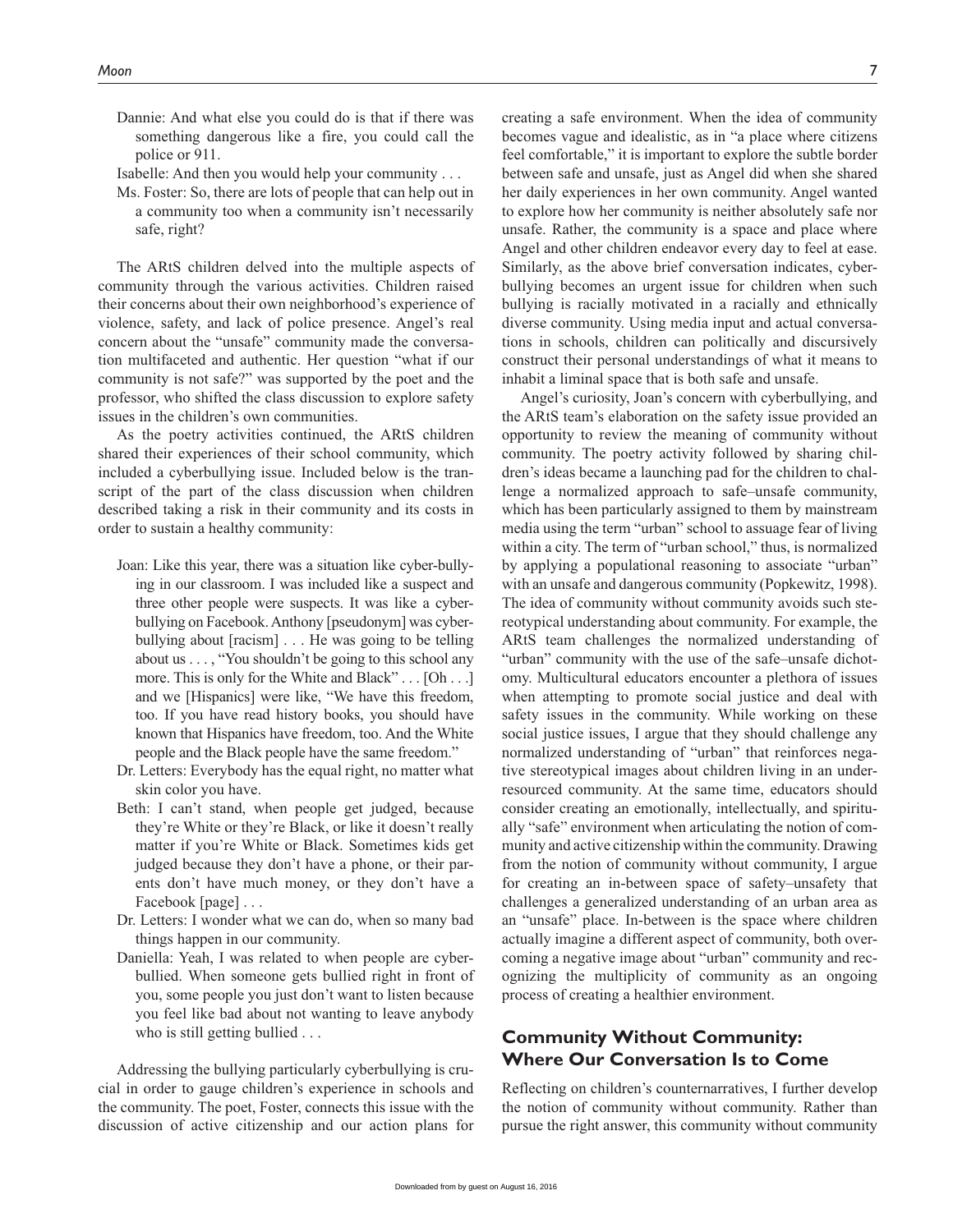aims to invoke more questions about the purpose of collaboration, the practice of democratic values, and pursuit of education advancement. Most notably, I emphasize the interrelationality of self–other and the multiplicities of community in theorizing about community without community.

I introduced Derrida's notion of community without community as a theoretical foregrounding for this article. I elaborate on this notion by drawing from other philosophers and discourse concerning politics. For example, in his book *The Inoperative Community*, Nancy (1991) articulates the notion of community without community, clearly highly influenced by Derrida's ideas. He states,

Community without community is *to come*, in the sense that it is always *coming*, endlessly, at the heart of every collectivity . . . It is no more than this: to come to the limit of compearance, to that limit to which we are in effect convoked, called, and sent . . . Its essence is composed only in the act that interrupts, with a single stroke—by an incision and/or an inscription—the shaping of the scene of myth (pp. 71-72, emphasis in original).

In this excerpt, Nancy (1991) underscores that community does not exist in the predetermined form of a common being. Rather, community exists as a provisionary form—a form that resides "at the limit of the other" where the subjects pivot over one another (p. 76). Drawing from Derridian concepts, Nancy eloquently articulates this provisional and *différance* aspect of community. He said, "we communicate to each other not *the* meaning of community, but *an infinite reserve of common and singular meanings*" (p. 79, emphasis in original). Community is important not because we create solidarity within the community but because of its eternal openness through not creating a universal agreement. This open-ended, provisional element of community opens up discussion about subjectivity within the group. Like Nancy, I challenge the danger of universalized solidarity and public uniting that highlights collective, monolithic identity without considering the multiplicity of community and community members. While underscoring community as a "common" entity, multicultural educators have a tendency to close the possibility to imagine multiple meanings of community and thus limit political actions responding to diverse needs within the community.

Nancy's argument about community is often cited by other theorists, including Devadas and Mummery. In their article "Community Without Community," Devadas and Mummery (2007) provide an overview of this concept, mainly drawing from Nancy. They argue that traditional understanding of community, which is a romanticized view of community, "reproduces a collectivity that is built upon, engenders and fosters a sense of closure, continuity, unity and universalism" (p. 1). In the critical theory tradition, solidarity among the "underprivileged" is considered to be a prerequisite in the fight against social injustice toward the "oppressed" group. Devadas and Mummery explicate the

potential violence of an exclusionary community, borrowing from Nancy's notion of community without unity. An exclusion/inclusion version of community normalizes its citizenship and ostracizes a community member who does not follow such a set of social norms. They reject a community with *exclusionary* solidarity, yet propose "an alternative concept of community that produces new constitutions and networks of relationships that are not hinged upon predisposed notions of community and identity" (p. 2). Now new questions emerge regarding this ontological confusion. How can the community without essence (the community that is neither "people" nor "nation," . . . etc.) be presented as such? That is, what might the politics be that does not stem from the will to realize this essence? These questions are crucial starting points from which to rethink humanistic, enlightenment versions of identity and community.

Other philosophers and educators have participated in similar epistemological approaches to articulate community from multiple angles. By using the concepts of "community without consensus" and "community with dissensus," Miller (2010) and Rancière (2011), respectively, emphasize the multiplicity of community and the impossibility of creating a universalized community. Drawing from a feminist, poststructuralist tradition, Miller argues for a community that "possibly enables representations of self, other, and the [educational] field to be unfixed, mobilized, destabilized, and released as forces capable of recombining in as yet unimagined and perhaps untraceable ways" (Miller, 2010, pp. 99-100). Communities without consensus are always in-themaking, where any boundaries are reconceived as contingent and yet intricately intertwined (Miller, 2010). When the solidarity of stable, collective community is mainly highlighted in the discussion of equity and diversity, Miller and other poststructuralists endeavor to minimize any normalized violence by universalizing cultural identity in a collective manner and ignoring the multiplicity of identities that constitute a community member. Similarly, in his article "The Thinking of Dissensus: Politics and Aesthetics," Rancière (2011) conceptualizes "dissensus" as political, aesthetic discourse. Namely, politics cannot be reduced to a collective, essentialized version of community. "Community with dissensus" creates a space for making "a difference within the same, a sameness of the opposite" (p. 1). Similarly, Gere (2012) utilizes the notion of community without community by highlighting a new community and relationality brought in by technology of the digital age. In his book *Community Without Community in Digital Culture*, Gere paradoxically underscores the situation that technologies "effect non-relationships, and non-communities, community without community" (p. 1). This idea dismisses an overarching, grand framework that connects community members. Gere's argument is consistent with my articulation of community without community, although I do not apply it to digital technology, per se.

By subscribing to these notions of community without consensus and community with dissensus, I theorize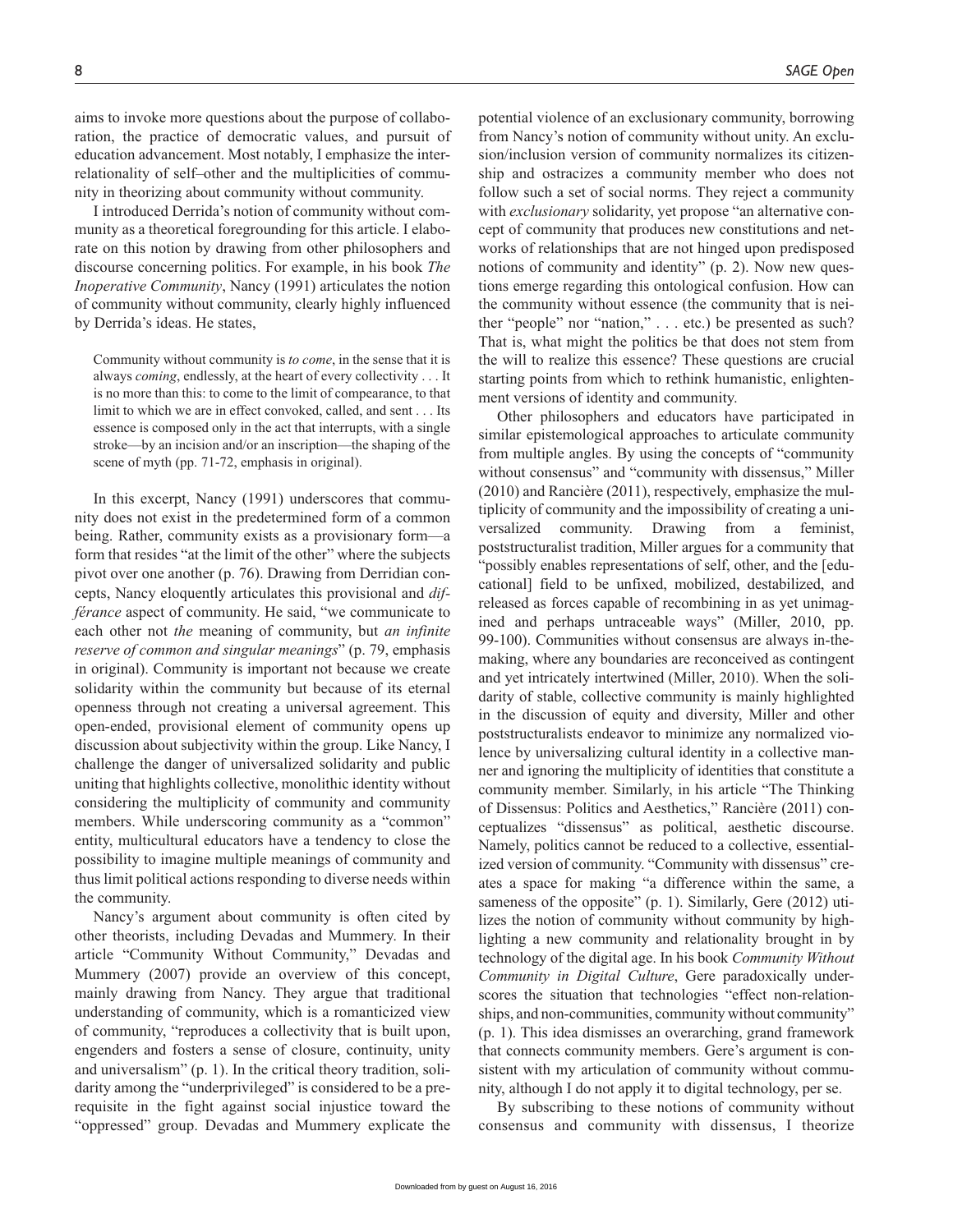communities without communities as those in which multicultural educators challenge universalized "solidarity" in order to open up in-between spaces for imagining "unexplored" possibilities about self, other, and the community. My support of a "just" community stems from recognizing the value of community without community in that it generously emphasizes the multiplicities of community and diverse voices within a given community without bias. The "emancipation" project from mainstream multiculturalism unintentionally and unconsciously creates exclusivism in the pursuit of social justice. Group solidarity, ironically, generates exclusionism of community, although such collectiveness is a prerequisite for taking actions. Yet I argue that blind solidarity is problematic in that it normalizes membership and belonging. Furthermore, the absolute duty of a citizen is to inflict violence upon the "Other"—which causes unethical consequences in terms of fairness and justice. Because of this potential problem of solidarity, poststructuralist theories pay attention to subject construction as the effect of political, active interactions among people. This new idea about interrelationality further encourages us to imagine community that goes beyond, "already constituted communities, already established subjects" (Butler, 2009, p. 31). New epistemological groundings invite us to rethink the concepts of "closed community" and "solidarity in the pursuit of justice" and the creation of a new community.

The two themes articulated in this article indicate the possibility of exploring "openness" in a community in which any binary opposition is not sufficient to fight against social injustice and create a "safe" community. The leader–follower activity shows the ways in which children rethink the bifurcated notion of leader–follower. The blurred division between the leader–follower in the activity emphasizes that roles and responsibilities are operated by a power operation occurring between the leader–follower. No singular, universal, or agreed-upon notions of selves, collectivity, or solidarity exist. Nor does stable subjectivity exist before the subjects interact with each other; instead, the self–other or leader– follower relation is linguistically and materially constructed within the *proximity* of self and other where power operates through multiple directions, depending on a very specific sociopolitical context (Todd, 2009). This structure is not predetermined but it is constantly evolving, depending on specific circumstances of the community. No dichotomous understanding is possible in understanding self–other or leader–follower.

Similarly, Angel's crucial concern "what if our community is not safe?" initiated an important issue in sustaining a "safe" environment in an urban context while minimizing any stereotypical images discursively generated by urban/suburban and unsafe/safe dichotomies. Community without community requests examine the power operation in articulating such division and imagine the subjectivity and community from these in-between spaces that cannot be essentialized or normalized with the use of any dichotomous terms. By raising the concept of community without community, I argue for creating an open space of "safe" community where educators challenge existing normalized practice of urban education, particularly informed by this "unsafe" rhetoric. Community without community is theoretically and pedagogically in-the-making by highlighting interrelationality among the subjects rather than imposing existing, normalized understandings of "urban" community upon them. Overall, the notion of community without community is a sociopolitical and discursive endeavor that can be used to create an emotionally, intellectually, and spiritually "safe" environment and encourage children to imagine an "open" space while looking beyond any closed space (Greene, 1995).

# **Toward Community Without Community and Social Transformation**

According to critical ethnography tradition, making the distinction between the "haves and have nots" or "leader and follower" is imperative in order to combat social injustice in a racialized, classed, gendered, abled, and sexualized society. The rhetoric of emancipation argues that power should be shared within a community and that shared leadership is a meaningful democratic practice in decision making. In conceptualizing the open-ness of community without community, Butler's (2009) challenge to current multiculturalism discourse is pertinent. Central to Butler's theory of recognition is the claim that war and globalization construct a differential apprehension and recognition of life. She calls for interrogating the "frames" of recognition as an urgent task: "The problem is not merely how to include more people within existing norms, but to consider how existing norms allocate recognition differentially" (p. 6). What to put "in" or "outside" the frame is not the major concern. Rather, what matters is to investigate a very specific frame in order to make visible the rationale for recognizing a subject as grievable or not, although the subject lost his or her life (Butler, 2009). She also emphasizes analyzing social norms because subjects are discursively constructed within and through a set of social norms. Butler (2015) conceptualizes the notion of "subject" from a different ontology. No subject exists with a free will without actual interactions with others. It is interrelationality among subjects that constructs self and other. In her book *Senses of the Subject*, Butler (2015) argues,

I do not arrive in the world separate from a set of norms that are lying in wait for me, already orchestrating my gender, race, and status, working on me, even as a pure potential, prior to my first wail. So norms, conventions, institutional forms of power, are already acting prior to any action I may undertake, prior to there being an "I" who thinks of itself from time to time as the seat or source of our actions (p. 6).

According to Butler, identity is not the collection of an autonomous individual's choice and conscious performance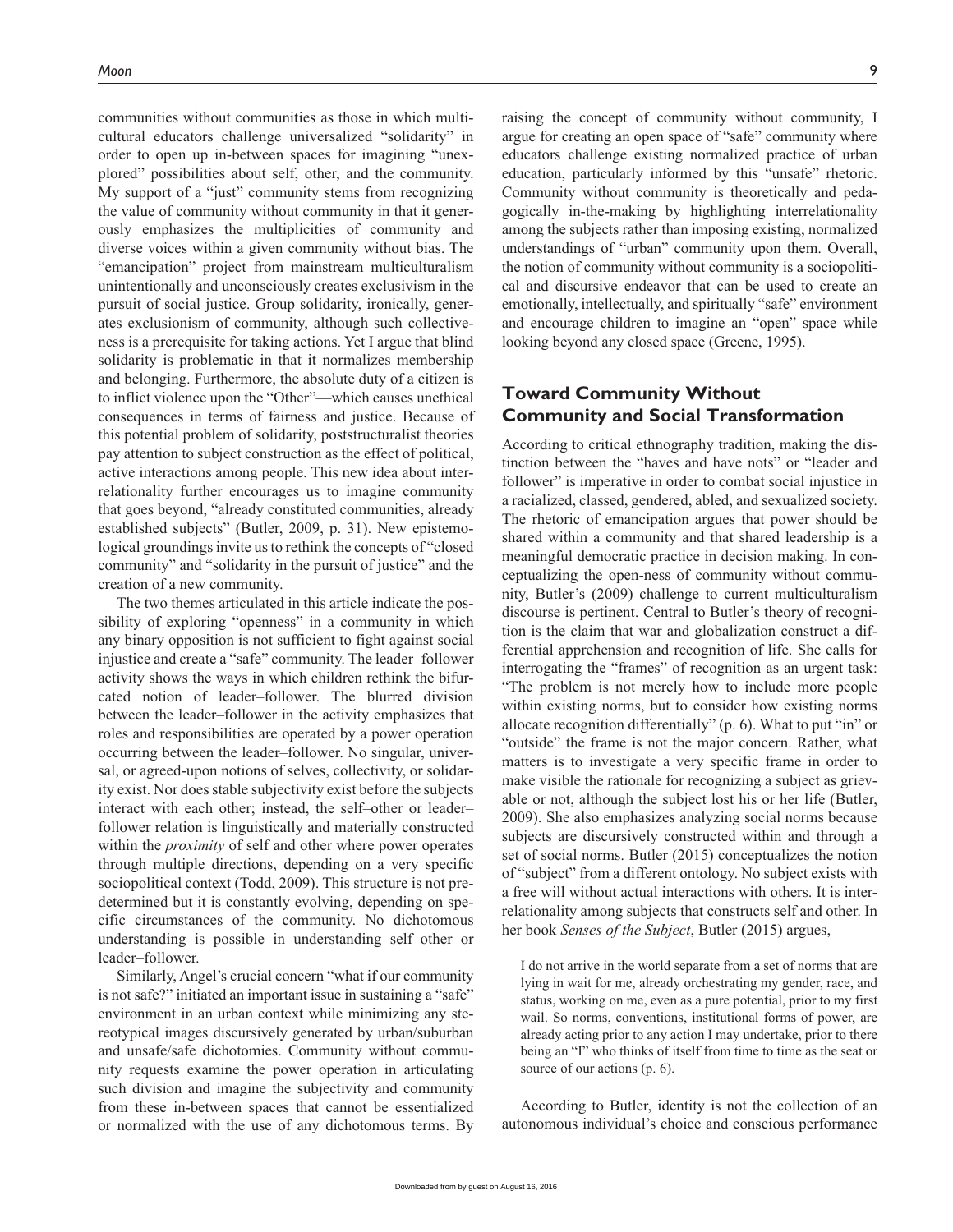in front of other people. Rather, Butler highlights a set of social norms that constructs the subject by reiterating such norms constantly. The subject is not an agent with free will; rather, power-knowledge operating within a community discursively constructs gender identity. Similar to Butler, Todd (2009) challenges existing understanding about cultural self and other without considering the discursive interactions among the subjects and its consequences for the subjectivity construction. Drawing from Levinas's notion of human and humanity, Todd theorizes humanity that occurs as the consequence of interactions. Humanity is not a predetermined ideal or a virtue of a shared value in humanity. Rather, humanity is "located in the proximity where self and other meet" impacted by the threat of violence (p. 19). Exploring the power operation between self and other as well as the explication of specific sociopolitical, economic contexts becomes the crucial point for understanding supposedly different roles and power structures in a community. According to Butler (2015) and Todd (2009), actual interactions among the subjects construct the very meaning of self–other, rather than imposing predetermined meanings on cultural sameness and difference.

Using feminist politics as an example, Butler (1999) asks, "To what extent does the effort to locate a common identity as the foundation for a feminist politics preclude a radical inquiry into the political construction and regulation of identity itself?" (p. xxxii). In this context, Butler is concerned with how feminist politics based on heterosexual normalcy hinders an open-ended search for a "politics of recognition" (Lloyd, 2005, p. 143)—which is, finding ways in which *all* citizens are recognized as equal to all others. Butler (2004) continues to challenge the single epistemological approach to gender that predominantly exists in identity politics, including an emphasis on "women's ways" of knowing, thinking, or behaving. She argues that these notions of women are already "orchestrated by power precisely at that moment in which the terms of 'acceptable' categorization are instituted" (p. 215). In other words, the very ideas of women's ways of knowing, thinking, or behaving are constructed by power and historical discourses.

Informed by Butler's (1999, 2004) argument for against a normalized version of identity politics, I revisit the communal effort to universalize collective cultural identity, or what Dolby (2000) labeled as "blind identity politics" (p. 909). Educators mainly influenced by identity politics assume seamless "we-ness" among a specific cultural group (e.g., ethnicity/race, gender, and class) before considering its discursive and political constructions of identities (Moon, 2011). Community without community encourages multicultural educators to examine the ways in which such concepts as race, gender, or class are discursively circulated, reproduced, and changed with/in specific sociopolitical, cultural, economic, and historical contexts. The point is that educators need to explicate the ways in which such identity categories are discursively naturalized within a community. I challenge

the coherence of the categories, or collective "we-ness" of a community with unanimous voice, in order to minimize any normalization of people. The recognition of diverse voices within a community is a project of creating new vocabulary to specifically articulate what we mean by "we" in fighting against social injustice (Moon, 2011).

# **The ARtS Community Without Community: Questions for Further Inquiry**

I utilized the concept of community without community as a means to rethink a potential problem of solidarity in defining "normative" community without considering the "Other" within the community. A normative version of community reproduces "violence" that applies the binary of "us and them" if the subject does not reiterate norms given to him or her. Rather than confining identity within normative categories, I argue for community without community that underscores the interrelationality of self–other in considering cultural identity and its construction within a sociopolitical context. The learning moments illustrated in this article addressed the complexity of leader–follower and safe–unsafe issues.

I raise questions about the notions of community, solidarity, and collective identity in order to explore multiple aspects of community and active citizenship within the community. I explicate children's rethinking about their community drawing from their experience. There is no taken-for-grantedness in this learning and experimental space: Children revisit, rethink, and always reconsider their habitual ways of thinking about a community and their roles in the community. Rather than affirming community with solidarity, community without community challenges the current practices in multiculturalism—multiculturalism that normalizes cultural identity with the use of collective "we"-ness and provides little space for examining a specific sociocultural, political, and economic context in subjectivity construction. The labels of "marginalized," "at-risk," or "underrepresented" are political, strategic terms to fight against social oppressions recurring historically toward people of color, women, and the poor. Yet the request to think of the ARtS initiative as a "community without community" shifts the major discourse in multicultural education. It challenges the reproduction of stereotypical images of a community by investigating power operations which construct the self–other relationship.

Thus, community without community invites multicultural educators to investigate the complexities of identities that move beyond highlighting the essence of cultural difference and solid "we-ness" (Butler, 1999; Lloyd, 2005). This invitation can lead multicultural educators toward a di777fferent way of looking at and thinking about racial/ethnic identity and racism more broadly than would result from exploring social inequity based on the simple binary of oppressor/oppressed, male/female, and us/them. As the ARtS